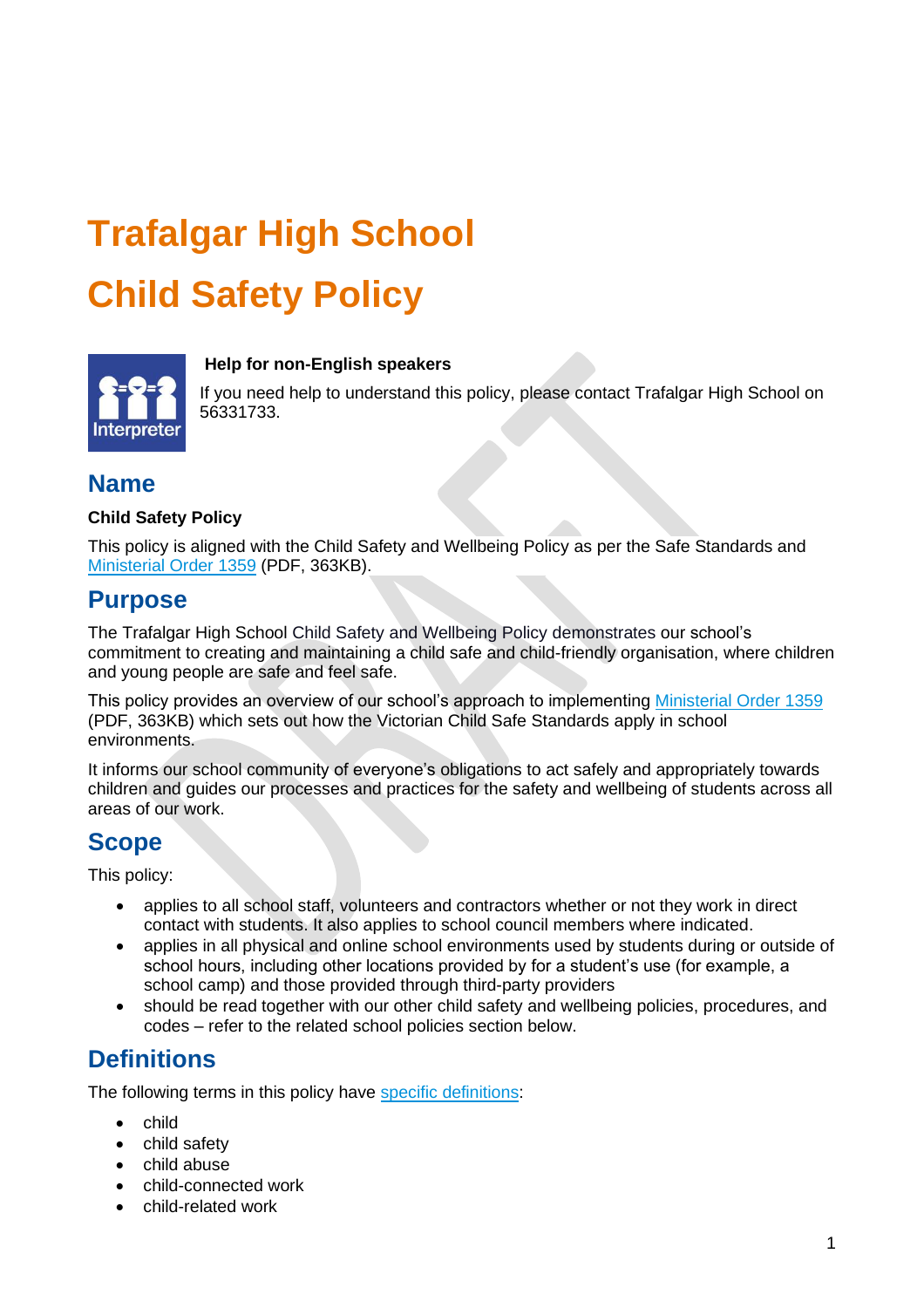- school environment
- school boarding environment
- school staff
- school boarding premises staff
- school governing authority
- school boarding premises governing authority
- student
- volunteer.

## **Statement of commitment to child safety**

Trafalgar High School is a child safe organisation which welcomes all children, young people and their families.

We are committed to providing environments where our students are safe and feel safe, where their participation is valued, their views respected, and their voices are heard about decisions that affect their lives. Our child safe policies, strategies and practices are inclusive of the needs of all children and students.

We have no tolerance for child abuse and take proactive steps to identify and manage any risks of harm to students in our school environments.

We promote positive relationships between students and adults and between students and their peers. These relationships are based on trust and respect.

We take proactive steps to identify and manage any risk of harm to students in our school environment. When child safety concerns are raised or identified, we treat these seriously and respond promptly and thoroughly.

Particular attention is given to the child safety needs of Aboriginal students, those from culturally and linguistically diverse backgrounds, international students, students with disabilities, those unable to live at home, children and young people who identify as lesbian, gay, bisexual, trans and gender diverse, intersex and queer (LGBTIQ+) and other students experiencing risk or vulnerability. Inappropriate or harmful behaviour targeting students based on these or other characteristics, such as racism or homophobia, are not tolerated at our school, and any instances identified will be addressed with appropriate consequences.

Child safety is a shared responsibility. Every person involved in our school has an important role in promoting child safety and wellbeing and promptly raising any issues or concerns about a child's safety.

We are committed to regularly reviewing our child safe practices, and seeking input from our students, families, staff, and volunteers to inform our ongoing strategies.

# **Roles and responsibilities**

#### **School leadership team**

Our school leadership team (comprising the principal, assistant principals, leading teachers and learning specialists) and the senior management team (compromising of principal team, welfare co-ordinator, business manager, school operations manager and the I.T. manager) are responsible for ensuring that a strong child safe culture is created and maintained, and that policies and practices are effectively developed and implemented in accordance with Ministerial Order 1359.

Principals and assistant principals will:

- ensure effective child safety and wellbeing governance, policies, procedures, codes and practices are in place and followed
- model a child safe culture that facilitates the active participation of students, families and staff in promoting and improving child safety, cultural safety and wellbeing
- enable inclusive practices where the diverse needs of all students are considered
- reinforce high standards of respectful behaviour between students and adults, and between students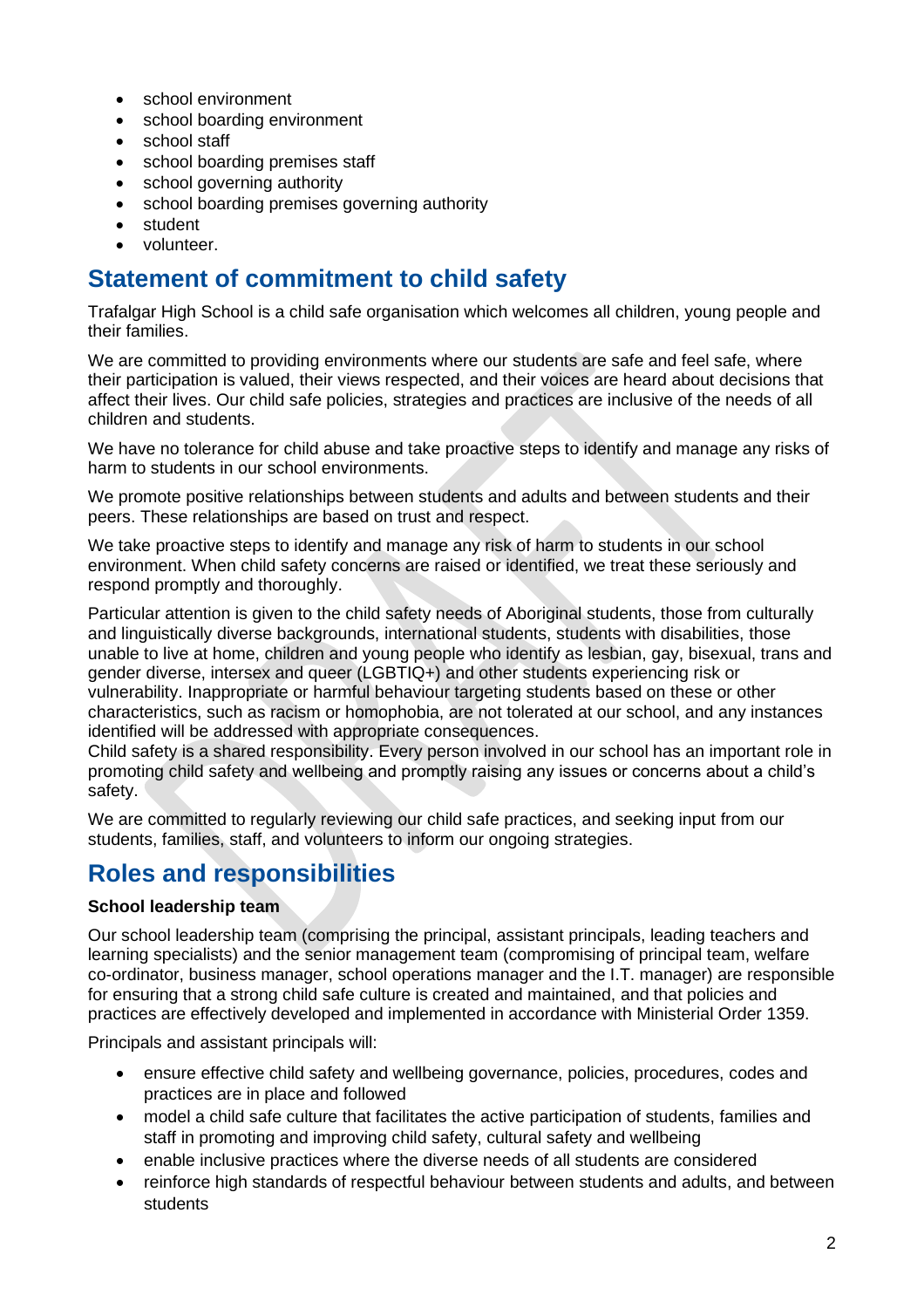- promote regular open discussion on child safety issues within the school community including at leadership team meetings, staff meetings and school council meetings
- facilitate regular professional learning for staff and volunteers (where appropriate) to build deeper understandings of child safety, cultural safety, student wellbeing and prevention of responding to abuse
- create an environment where child safety complaints and concerns are readily raised, and no one is discouraged from reporting an allegation of child abuse to relevant authorities.

#### **School staff and volunteers**

All staff and volunteers will:

- participate in child safety and wellbeing induction and training provided by the school or the Department of Education and Training, and always follow the school's child safety and wellbeing policies and procedures
- act in accordance with our Child Safety Code of Conduct [https://trafalgarhs.vic.edu.au](https://trafalgarhs.vic.edu.au/)
- identify and raise concerns about child safety issues in accordance with our Child Safety Responding and Reporting Obligations Policy and Procedures [https://trafalgarhs.vic.edu.au](https://trafalgarhs.vic.edu.au/) including the [Four Critical Actions for Schools](https://www.education.vic.gov.au/school/teachers/health/childprotection/Pages/report.aspx)
- ensure students' views are taken seriously and their voices are heard about decisions that affect their lives
- implement inclusive practices that respond to the diverse needs of students.

#### **School council**

In performing the functions and powers given to them under the *Education and Training Reform Act 2006*, school council members will:

- champion and promote a child safe culture with the broader school community
- ensure that child safety is a regular agenda item at school council meetings [**Note** It is not necessary to discuss child safety at every school council meeting, but child safety should be discussed at some meetings to ensure that a culture of child safety is being embedded and school council members are informed and understand the issues]
- undertake annual training on child safety, NOTE: school councils can use the Child Safe Standards School Council Training slide presentation available on [PROTECT.](http://www.vic.gov.au/protect)
- approve updates to, and act in accordance with the Child Safety Code of Conduct to the extent that it applies to school council employees and members
- when hiring school council employees, ensure that selection, supervision, and management practices are child safe at our school, school council employment duties are delegated to the principal who is bound by this policy").

#### **Specific staff child safety responsibilities**

Trafalgar High School has nominated a child safety champion (student welfare manager) to support the principal to implement our child safety policies and practices, including staff and volunteer training.

The responsibilities of the child safety champion are outlined at [Guidance for child safety](https://www.vic.gov.au/guidance-child-safety-champions)  [champions.](https://www.vic.gov.au/guidance-child-safety-champions) In addition to these roles, our child safety champion is also responsible for:

- to ensure all staff have undertaken necessary professional learning
- Four Critical Actions are displayed in all staff rooms
- Staff are aware of the Protect document to be completed (on Compass) for all mandatory reports

Our principal and child safety champion are the first point of contact for child safety concerns or queries and for coordinating responses to child safety incidents.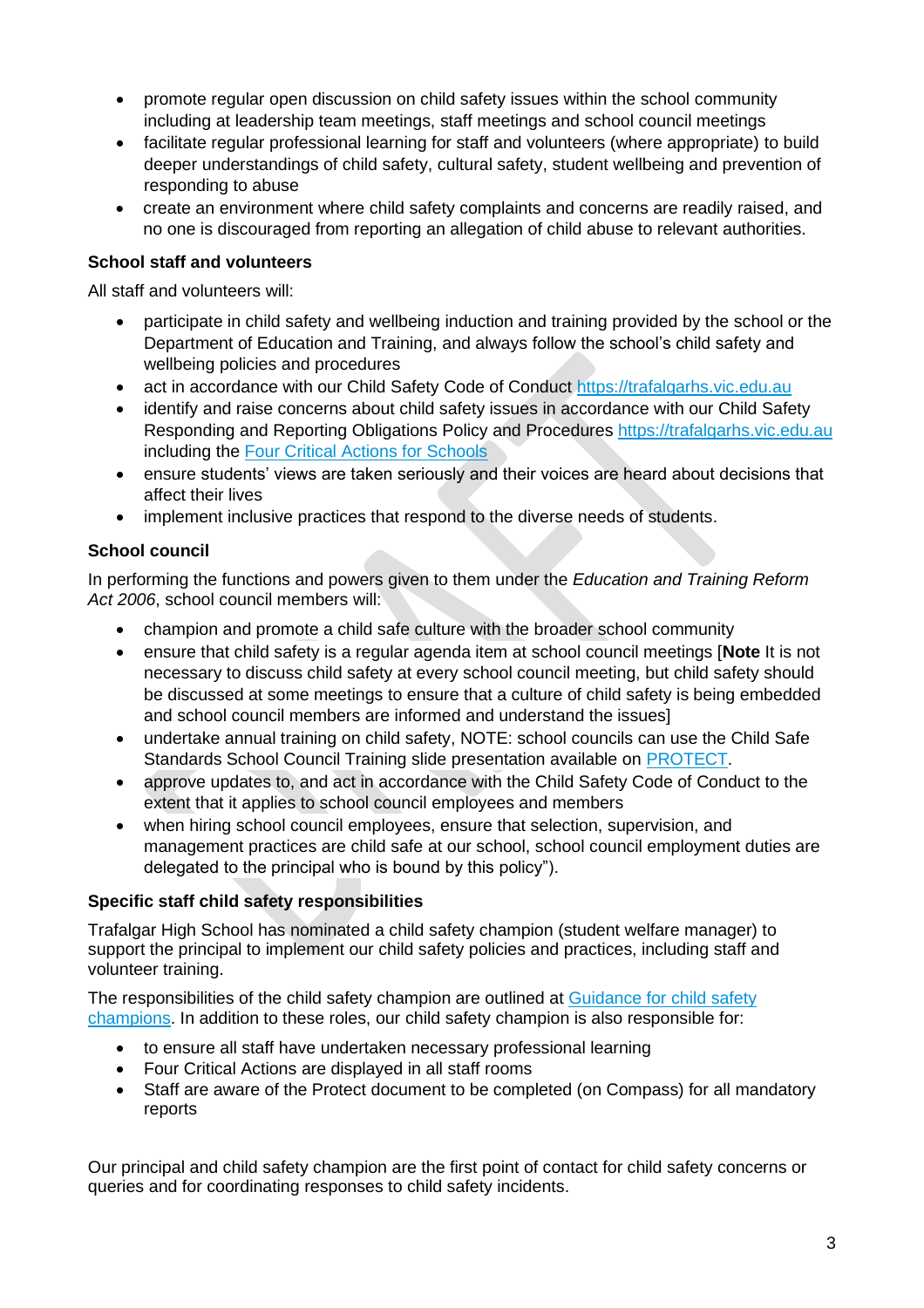- The principal is responsible for monitoring the school's compliance with the Child Safety and Wellbeing Policy. Anyone in our school community should approach the principal if they have any concerns about the school's compliance with the Child Safety and Wellbeing Policy.
- The principal is responsible for informing the school community about this policy, and making it publicly available
- Other specific roles and responsibilities are named in other child safety policies and procedures, including the Child Safety Code of Conduct, Child Safety Responding and Reporting Obligations (including Mandatory Reporting) Policy and Procedures, and Child Safety Risk Register.

Our school through the sub-school teams and including the welfare team are our Child Safety and Wellbeing Team. Students as a Student Reference Group on child safety are part of the school captain and SRC discussions and responsibilities. The Child Safety and Wellbeing Team in their meetings identify and respond to any ongoing matters related to child safety and wellbeing. The Student Reference Group provides an opportunity for students to provide input into school strategies.

Leadership and Senior Management team act as Our Risk Management Committees and monitor the Child Safety Risk Register.

# **Child Safety Code of Conduct**

Our Child Safety Code of Conduct sets the boundaries and expectations for appropriate behaviours between adults and students. It also clarifies behaviours that are not acceptable in our physical and online environments.

We ensure that students also know what is acceptable and what is not acceptable so that they can be clear and confident about what to expect from adults in the school.

• The Child Safety Code of Conduct [https://trafalgarhs.vic.edu.au](https://trafalgarhs.vic.edu.au/) also includes processes to report inappropriate behaviour.

# **Managing risks to child safety and wellbeing**

At our school we identify, assess and manage risks to child safety and wellbeing in our physical and online school environments. These risks are managed through our child safety and wellbeing policies, procedures and practices, and in our activity specific risk registers, such as those we develop for off-site overnight camps, adventure activities and facilities and services we contract through third party providers for student use.

Our Child Safety Risk Register is used to record any identified risks related to child abuse alongside actions in place to manage those risks. Our school leadership team will monitor and evaluate the effectiveness of the actions in the Child Safety Risk Register at least annually.

## **Establishing a culturally safe environment**

At Trafalgar High School, we are committed to establishing an inclusive and culturally safe school where the strengths of Aboriginal culture, values and practices are respected.

We think about how every student can have a positive experience in a safe environment. For Aboriginal students, we recognise the link between Aboriginal culture, identity and safety and actively create opportunities for Aboriginal students and the Aboriginal community to have a voice and presence in our school planning, policies, and activities.

We have developed the following strategies to promote cultural safety in our school community:

- Begin events and meetings with a Welcome to Country or an Acknowledgement of Country as a standing agenda item. Use this as an opportunity to pause and reflect or open a discussion.
- Fly the Aboriginal and Torres Strait Islander flags on school grounds.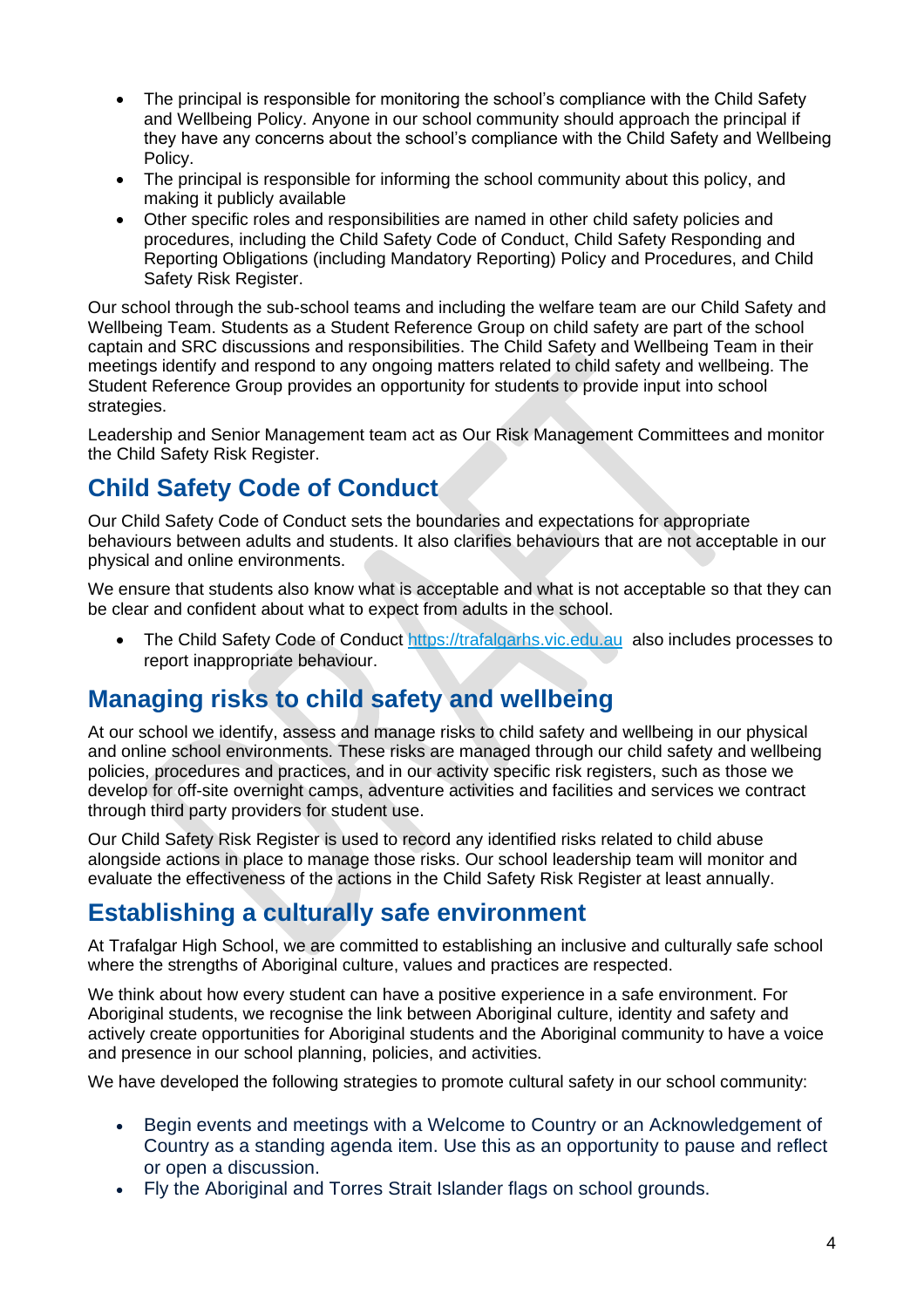- Display plaques and signs to Acknowledge Country and Traditional Owners.
- Make Aboriginal voice part of decision making in matters that affect Aboriginal students. Be open to different ways of doing and expressing things.
- Lead on safety and inclusion for all Aboriginal students and their families. Learn more about Aboriginal histories and cultures, both locally and across Australia. Speak with respect and confidence about Aboriginal culture, knowledge systems and people.
- Build schoolwide knowledge of Aboriginal histories, cultures, perspectives, values, skills and attitudes
- Express zero tolerance of racism in your statement of commitment to child safety included in your Child Safety and Wellbeing Policy and other documents.
- Address racism from students, staff, volunteers or visitors directly. Make sure racist speech or actions are always dealt with, and the culture of the school works to prevent incidents from occurring.
- Put school leaders at the front of anti-racist action. Discuss racism and work to address unconscious bias and racism in the school community.
- Encourage non-Aboriginal school leaders and teachers to commit to ways they can work as an effective ally to Aboriginal students, their families and communities.
- Train staff and volunteers to understand the importance of Aboriginal culture to the wellbeing and safety of Aboriginal students.
- Work with the local Aboriginal community to build staff, volunteer and student knowledge and respect for Aboriginal culture and to promote cultural inclusion.
- Arrange [Community Understanding Safety Training](https://www.vaeai.org.au/community-understanding-safety-training-online-information-session/) (CUST) or equivalent for staff.
- Include Aboriginal history and culture in professional learning for staff and volunteers and in curriculum planning for students.
- Develop a resource bank of digital, hardcopy print and other artefacts that support the inclusion of Aboriginal content across the curriculum.

# **Student empowerment**

To support child safety and wellbeing at Trafalgar High School, we work to create an inclusive and supportive environment that encourages students and families to contribute to our child safety approach and understand their rights and their responsibilities.

Respectful relationships between students are reinforced and we encourage strong friendships and peer support in the school to ensure a sense of belonging implementing our whole school approach to Respectful Relationships, our student Code of Conduct, our school values; *collaboration, excellence, integrity, aspiration.*

We inform students of their rights through our whole school approach to Respectful Relationships and give them the skills and confidence to recognise unsafe situations with adults or other students and to speak up and act on concerns relating to themselves or their peers. We ensure our students know who to talk to if they are worried or feeling unsafe and we encourage them to share concerns with a trusted adult at any time. Students and families can also access information on how to report concerns at Stymie on [https://stymie.com.au](https://stymie.com.au/) or directly to any students identified 'go to' adult in the school.

When the school is gathering information in relation to a complaint about alleged misconduct or abuse of a child, we will listen to the complainant's account and take them seriously, check our understanding of the complaint, support the student and keep them (and their parents and carers, as appropriate) informed about progress.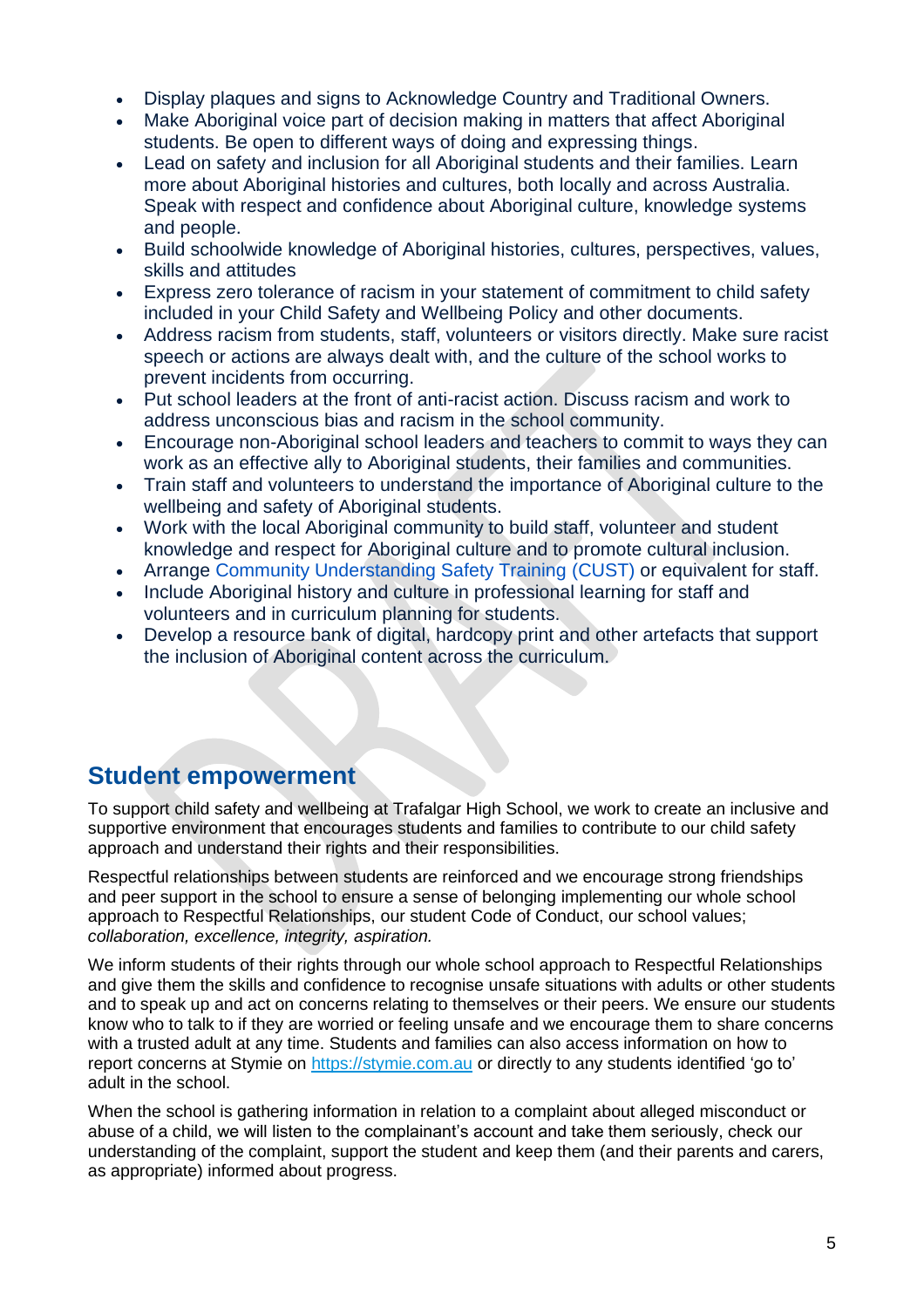# **Family engagement**

Our families and the school community have an important role in monitoring and promoting children's safety and wellbeing and helping children to raise any concerns.

To support family engagement, at Trafalgar High School we are committed to providing families and community with accessible information about our school's child safe policies and practices and involving them in our approach to child safety and wellbeing.

We will create opportunities for families to have input into the development and review of our child safety policies and practices and encourage them to raise any concerns and ideas for improvement.

We do this by:

- through Compass, school website, newsletters, other communications, school council, subcommittees of school council, student, staff, and parent meetings etc.
- all of our child safety policies and procedures will be available for students and parents at [https://trafalgarhs.vic.edu.au](https://trafalgarhs.vic.edu.au/) or through school reception on 56331733.
- Newsletters will inform families and the school community about any significant updates to our child safety policies or processes, and strategies or initiatives that we are taking to ensure student safety.
- PROTECT Child Safety posters will be displayed across the school in each staff room, welfare office, sub-school offices, library, café, toilets, first aide room.

## **Diversity and equity**

As a child safe organisation, we celebrate the rich diversity of our students, families and community and promote respectful environments that are free from discrimination. Our focus is on wellbeing and growth for all.

We recognise that every child has unique skills, strengths and experiences to draw on.

We pay particular attention to individuals and groups of children and young people in our community with additional and specific needs. This includes tailoring our child safety strategies and supports to the needs of:

- Aboriginal children and young people
- children from culturally and linguistically diverse backgrounds
- children and young people with disabilities
- children unable to live at home or impacted by family violence
- international students
- children and young people who identify as LGBTIQ+.

## **Suitable staff and volunteers**

At Trafalgar High School, we apply robust child safe recruitment, induction, training, and supervision practices to ensure that all staff, contractors, and volunteers are suitable to work with children.

#### **Staff recruitment**

When recruiting staff, we follow the Department of Education and Training's recruitment policies and guidelines, available on the Policy and Advisory Library (PAL) at:

- [Recruitment in Schools](https://www2.education.vic.gov.au/pal/recruitment-schools/overview)
- [Suitability for Employment Checks](https://www2.education.vic.gov.au/pal/suitability-employment-checks/overview)
- [School Council Employment](https://www2.education.vic.gov.au/pal/school-council-employment/overview)
- [Contractor OHS Management.](https://www2.education.vic.gov.au/pal/contractor-ohs-management/policy)

When engaging staff to perform child-related work, we:

• sight, verify and record the person's Working with Children clearance or equivalent background check such as a Victorian teaching registration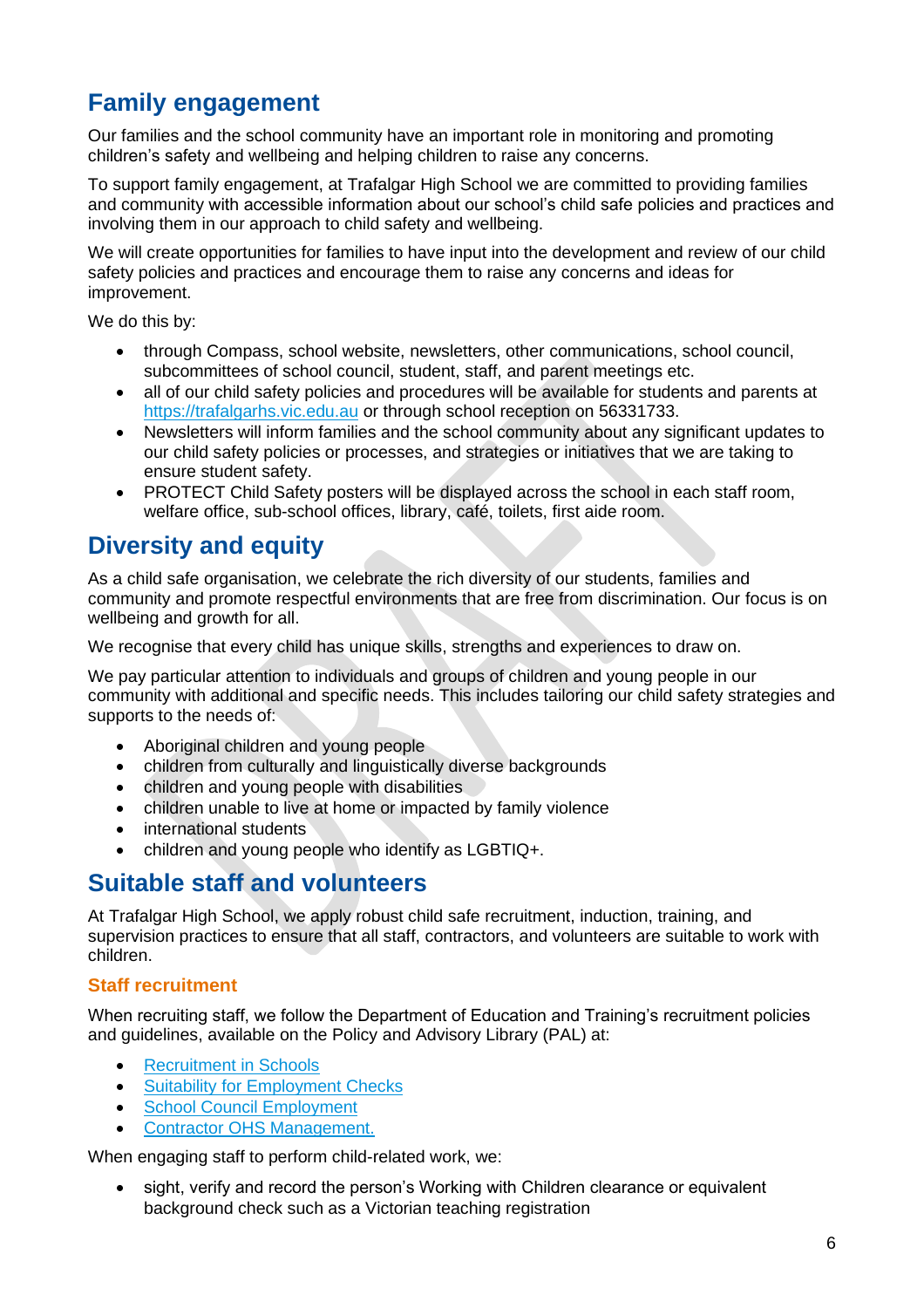- collect and record:
	- $\circ$  proof of the person's identity and any professional or other qualifications
	- o the person's history of working with children
	- o references that address suitability for the job and working with children.
	- $\circ$  references that address suitability for the job and working with children.

### **Staff induction**

All newly appointed staff will be expected to participate in our child safety and wellbeing induction program. The program will include a focus on:

- the Child Safety Policy (this document)
- the Child Safety Code of Conduct
- the Child Safety Responding and Reporting Obligations (including Mandatory Reporting) Policy and Procedures and
- any other child safety and wellbeing information that school leadership considers appropriate to the nature of the role.

#### **Ongoing supervision and management of staff**

All staff engaged in child-connected work will be supervised appropriately to ensure that their behaviour towards children is safe and appropriate.

Staff will be monitored and assessed to ensure their continuing suitability for child-connected work. This will be done through regular performance and development process.

Inappropriate behaviour towards children and young people will be managed swiftly and in accordance with our school and department policies and our legal obligations. Child safety and wellbeing will be paramount.

#### **Suitability of volunteers**

All volunteers are required to comply with our Volunteers Policy [https://trafalgarhs.vic.edu.au](https://trafalgarhs.vic.edu.au/) which describes how we assess the suitability of prospective volunteers and outlines expectations in relation to child safety and wellbeing induction and training, and supervision and management.

# **Child safety knowledge, skills and awareness**

Ongoing training and education are essential to ensuring that staff understand their roles and responsibilities and develop their capacity to effectively address child safety and wellbeing matters.

In addition to the child safety and wellbeing induction, our staff will participate in a range of training and professional learning to equip them with the skills and knowledge necessary to maintain a child safe environment.

Staff child safety and wellbeing training will be delivered at least annually and will include guidance on:

- our school's child safety and wellbeing policies, procedures, codes, and practices
- completing the Protecting Children [Mandatory Reporting and Other](http://elearn.com.au/det/protectingchildren/) Legal Obligations online module annually
- recognising indicators of child harm including harm caused by other children and students
- responding effectively to issues of child safety and wellbeing and supporting colleagues who disclose harm
- how to build culturally safe environments for children and students
- information sharing and recordkeeping obligations
- how to identify and mitigate child safety and wellbeing risks in the school environment.

Other professional learning and training on child safety and wellbeing, for example, training for our volunteers, will be tailored to specific roles and responsibilities and any identified or emerging needs or issues.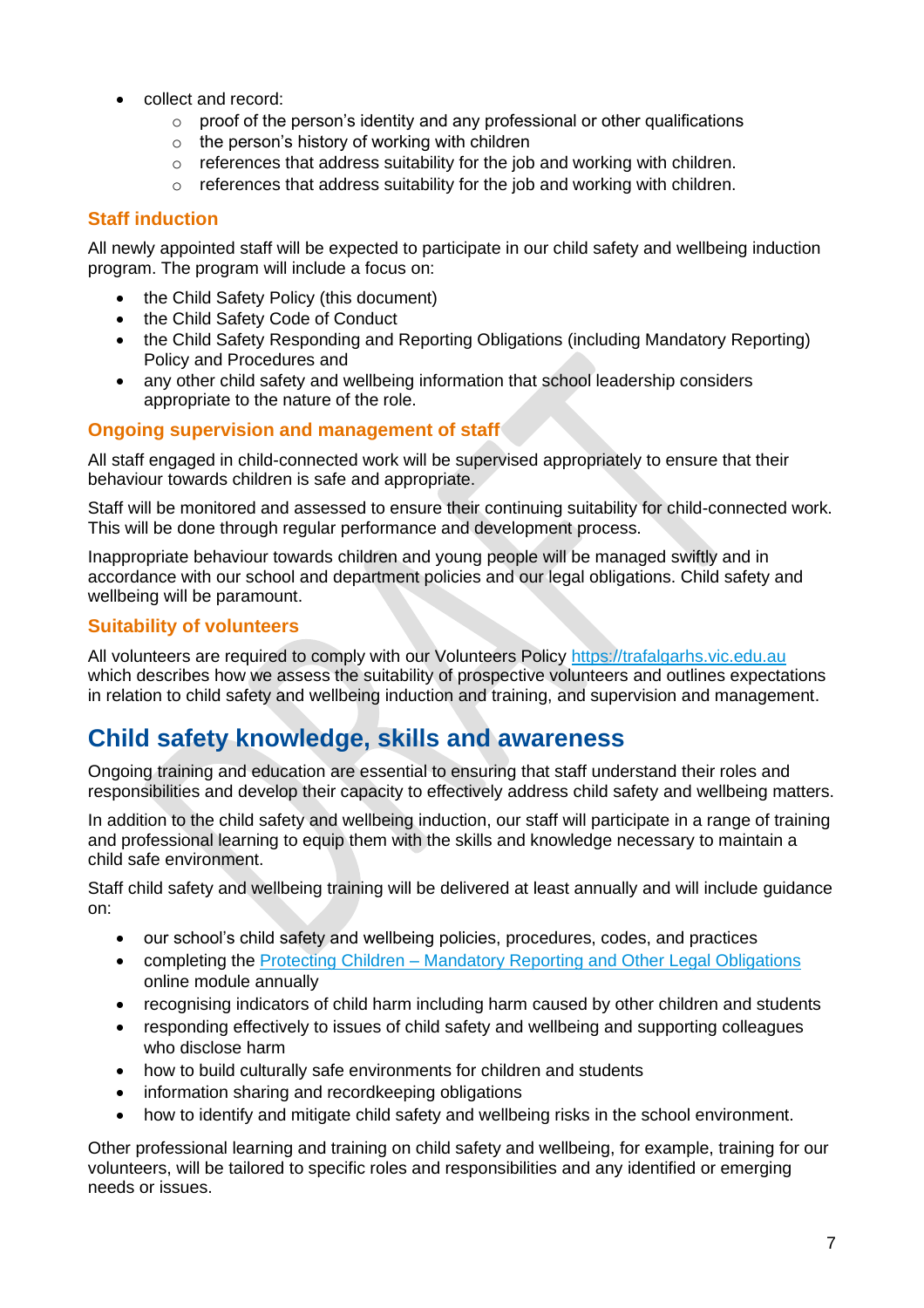## **School council training and education**

To ensure our school council is equipped with the knowledge required to make decisions in the best interests of student safety and wellbeing, and to identify and mitigate child safety and wellbeing risks in our school environment, the council is trained at least annually. Training includes guidance on:

- individual and collective obligations and responsibilities for implementing the Child Safe Standards and managing the risk of child abuse
- child safety and wellbeing risks in our school environment
- Trafalgar High School child safety and wellbeing policies, procedures, codes and practices

## **Complaints and reporting processes**

Trafalgar High School fosters a culture that encourages staff, volunteers, students, parents, and the school community to raise concerns and complaints. This makes it more difficult for breaches of the code of conduct, misconduct or abuse to occur and remain hidden.

We have clear pathways for raising complaints and concerns and responding and this is documented in our school's Complaint Policy. The Complaints Policy can be found at [https://trafalgarhs.vic.edu.au.](https://trafalgarhs.vic.edu.au/)

If there is an incident, disclosure, allegation or suspicion of child abuse, all staff and volunteers (including school council employees) must follow our Child Safety Responding and Reporting Obligations Policy and Procedures [https://trafalgarhs.vic.edu.au.](https://trafalgarhs.vic.edu.au/) Our policy and procedures address complaints and concerns of child abuse made by or in relation to a child or student, school staff, volunteers, contractors, service providers, visitors or any other person while connected to the school.

As soon as any immediate health and safety concerns are addressed, and relevant school staff have been informed, we will ensure our school follows:

- the [Four Critical Actions](https://www.education.vic.gov.au/Documents/about/programs/health/protect/FourCriticalActions_ChildAbuse.pdf) for complaints and concerns relating to adult behaviour towards a child
- the [Four Critical Actions: Student Sexual Offending](https://www.education.vic.gov.au/school/teachers/health/childprotection/Pages/stusexual.aspx) for complaints and concerns relating to student sexual offending

Our Student Wellbeing and Engagement Policy and Bullying Prevention Policy cover complaints and concerns relating to student physical violence or other harmful behaviours.

## **Communications**

Trafalgar High School is committed to communicating our child safety strategies to the school community through:

- ensuring that key child safety and wellbeing policies are available on our website including the Child Safety and Wellbeing Policy (this document), Child Safety Code of Conduct, and the Child Safety Responding and Reporting Obligations (including Mandatory Reporting) Policy and Procedure
- displaying PROTECT posters around the school
- updates in our school newsletter, Compass and Facebook
- ensuring that child safety is a regular agenda item at school leadership meetings, staff meetings and school council meetings.

# **Privacy and information sharing**

Trafalgar High School collects, uses, and discloses information about children and their families in accordance with Victorian privacy laws, and other relevant laws. For information on how our school collects, uses and discloses information refer to: [Schools' Privacy Policy.](https://www.education.vic.gov.au/Pages/schoolsprivacypolicy.aspx)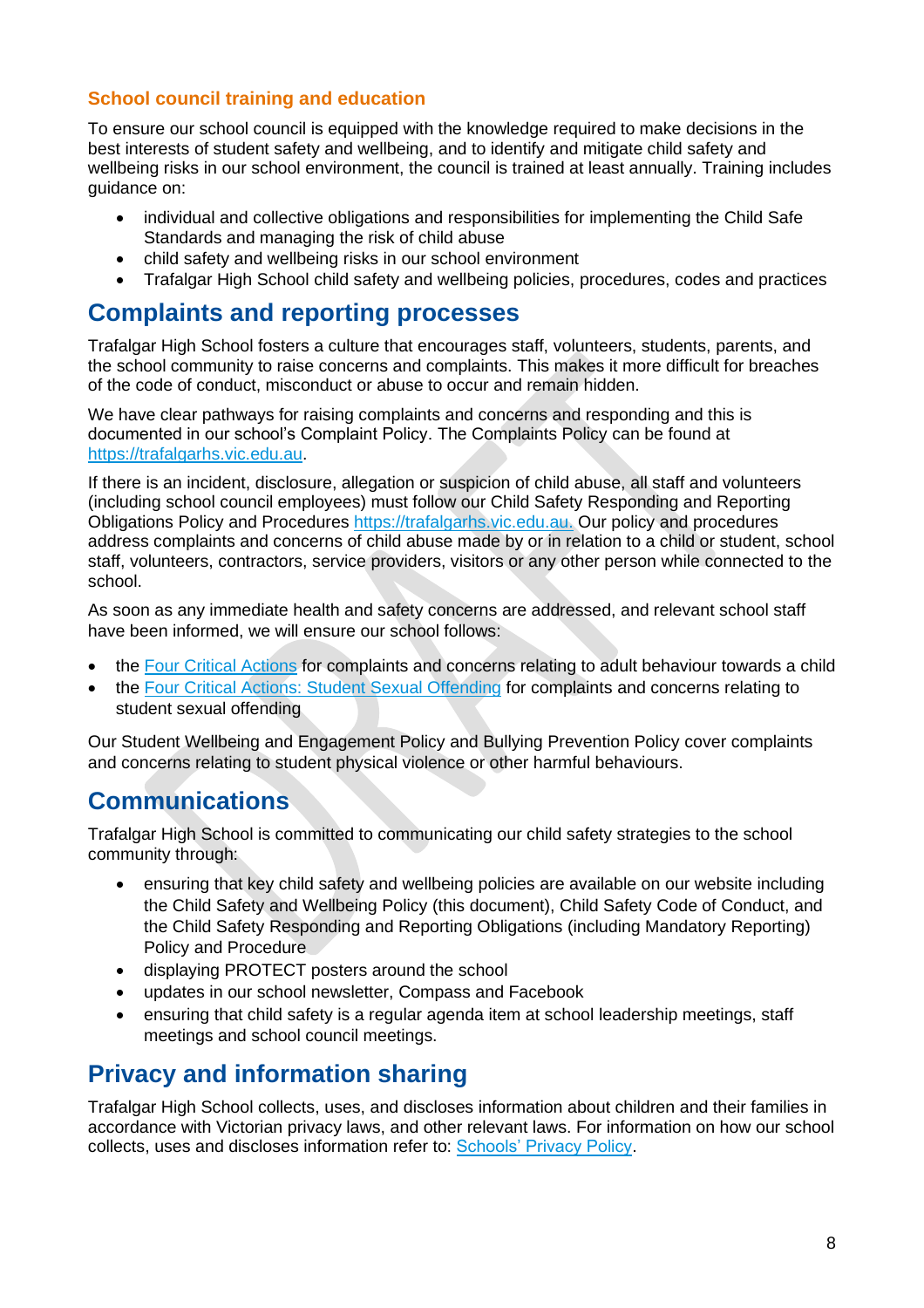# **Records management**

We acknowledge that good records management practices are a critical element of child safety and wellbeing and manage our records in accordance with the Department of Education and Training's policy: Records Management - School Records

## **Review of child safety practices**

At Trafalgar High School, we have established processes for the review and ongoing improvement of our child safe policies, procedures, and practices.

We will:

- review and improve our policy every 2 years or after any significant child safety incident
- analyse any complaints, concerns, and safety incidents to improve policy and practice
- act with transparency and share pertinent learnings and review outcomes with school staff and our school community.

## **Related policies and procedures**

This Child Safety and Wellbeing Policy is to be read in conjunction with other related school policies, procedures, and codes. These include our:

- Bullying Prevention Policy
- Child Safety Responding and Reporting Obligations Policy and Procedures
- Child Safety Code of Conduct
- Complaints Policy
- Digital Learning Policy
- Inclusion and Diversity Policy
- Student Wellbeing and Engagement Policy
- Visitors Policy
- Volunteers Policy

#### **Related Department of Education and Training policies**

- [Bullying Prevention and Response Policy](https://www2.education.vic.gov.au/pal/bullying-prevention-response/policy)
- [Child and Family Violence Information Sharing Schemes](https://www2.education.vic.gov.au/pal/information-sharing-schemes/policy)
- [Complaints Policy](https://www2.education.vic.gov.au/pal/complaints/policy)
- [Contractor OHS Management Policy](https://www2.education.vic.gov.au/pal/contractor-ohs-management/policy)
- [Digital Learning in Schools Policy](https://www2.education.vic.gov.au/pal/digital-learning/policy)
- [Family Violence Support](https://www2.education.vic.gov.au/pal/family-violence-support/policy)
- [Protecting Children: Reporting Obligations Policy](https://www2.education.vic.gov.au/pal/protecting-children/policy)
- [Policy and Guidelines for Recruitment in Schools](https://www2.education.vic.gov.au/pal/recruitment-schools/policy-and-guidelines)
- [Reportable Conduct Policy](https://www2.education.vic.gov.au/pal/reportable-conduct-scheme/policy)
- Student [Wellbeing and Engagement Policy](https://www2.education.vic.gov.au/pal/student-engagement/policy)
- [Supervision of Students Policy](https://www2.education.vic.gov.au/pal/supervision-students/policy)
- [Visitors in Schools Policy](https://www2.education.vic.gov.au/pal/visitors/policy)
- [Volunteers in Schools Policy](https://www2.education.vic.gov.au/pal/volunteers/policy)
- [Working with Children and other Suitability Checks for School Volunteers and Visitors](https://www2.education.vic.gov.au/pal/suitability-checks/policy)

#### **Other related documents**

- [Identifying and Responding to All Forms of Abuse in Victorian Schools](https://www.education.vic.gov.au/Documents/about/programs/health/protect/ChildSafeStandard5_SchoolsGuide.pdf)
- [Four Critical Actions for Schools](https://www.education.vic.gov.au/Documents/about/programs/health/protect/FourCriticalActions_ChildAbuse.pdf)
- [Identifying and Responding to Student Sexual Offending](https://www.education.vic.gov.au/Documents/about/programs/health/protect/SSO_Policy.pdf)
- [Four Critical Actions for Schools: Responding to Student Sexual Offending](https://www.education.vic.gov.au/Documents/about/programs/health/protect/FourCriticalActions_SSO.pdf)